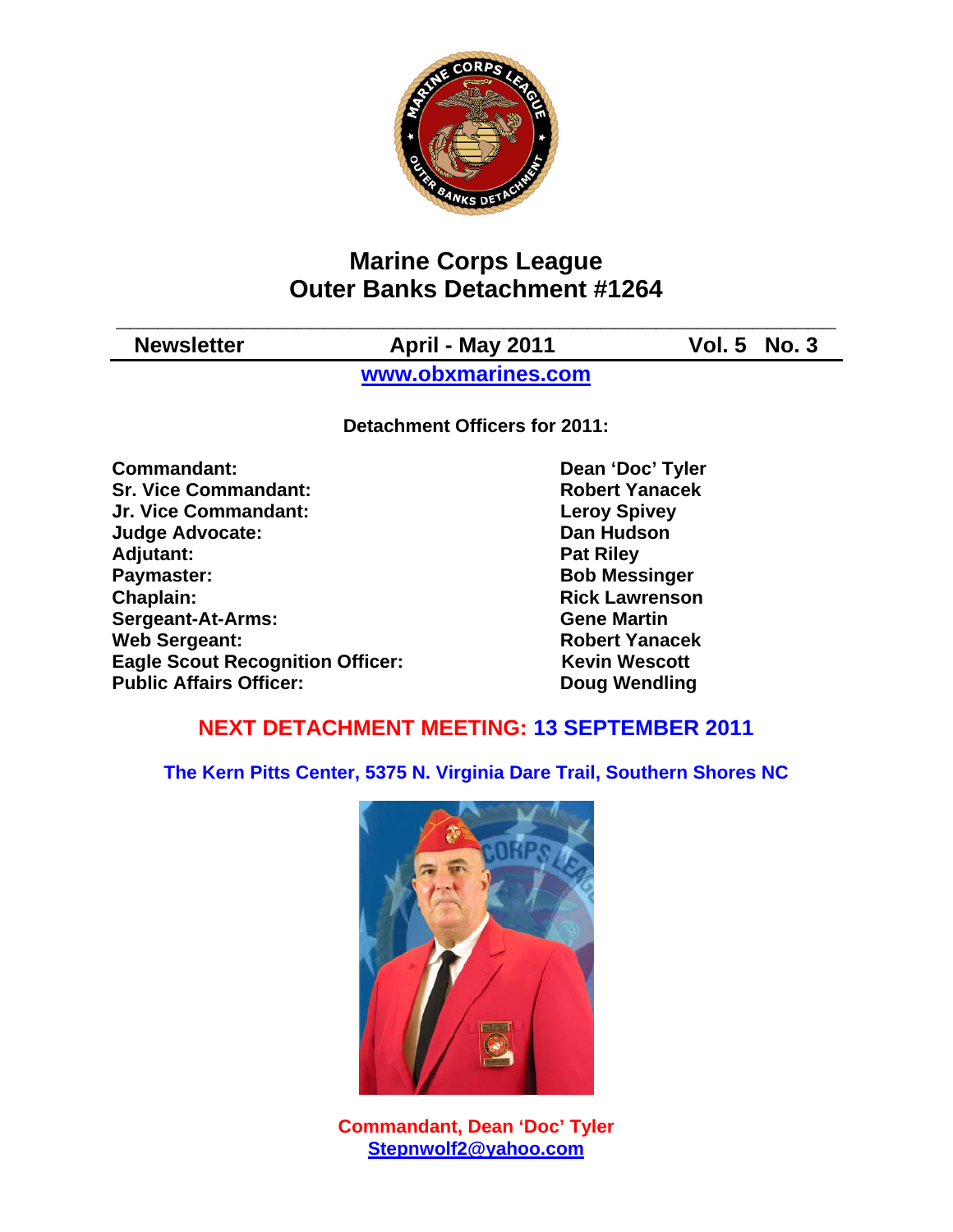## **Current Intel:**

**Check your Detachment Website OFTEN: www.obxmarines.com**

### **Detachment Meeting 12 Apr:**

**After action report given on Kelly's St. Patrick's Day Parade. Good visibility for the Detachment and 6 members participated.** 

**Presented a Detachment Certificate of Appreciation to Rad and Marge Tillett for provision of a jeep for the Parade.** 

|  | <b>Donations: Wounded Warriors</b> | \$100 |
|--|------------------------------------|-------|
|  | <b>Wright Flight</b>               | \$100 |

**14 attendees** 

### **Detachment Meeting 10 May:**

**Detachment Potluck and meeting at the residence of Marge and Rad Tillett… Excellent Food and comaraderie. Many thanks to the Tillett's! Short meeting conducted. Two new members sworn in: John Ochs & Dennis Thompson Welcome Aboard, Marines! 15 member attendees & Guests** 

#### **Detachment Meetings:**

**No meetings scheduled June, July & August! Have a great summer! 13 September 2011 – Restart regular monthly meetings.** 

**In Memoriam:** 

**FRED 'KELLY' CHAMBERLAIN 24Jul1930 – 21May2011 MARINE Nov 1948 – May 2011 [63 Years!] Sergeant of Marines Korean War Veteran Charter Member Outer Banks Detachment #1264 Jr. Past Commandant Loving Wife: Judith** 

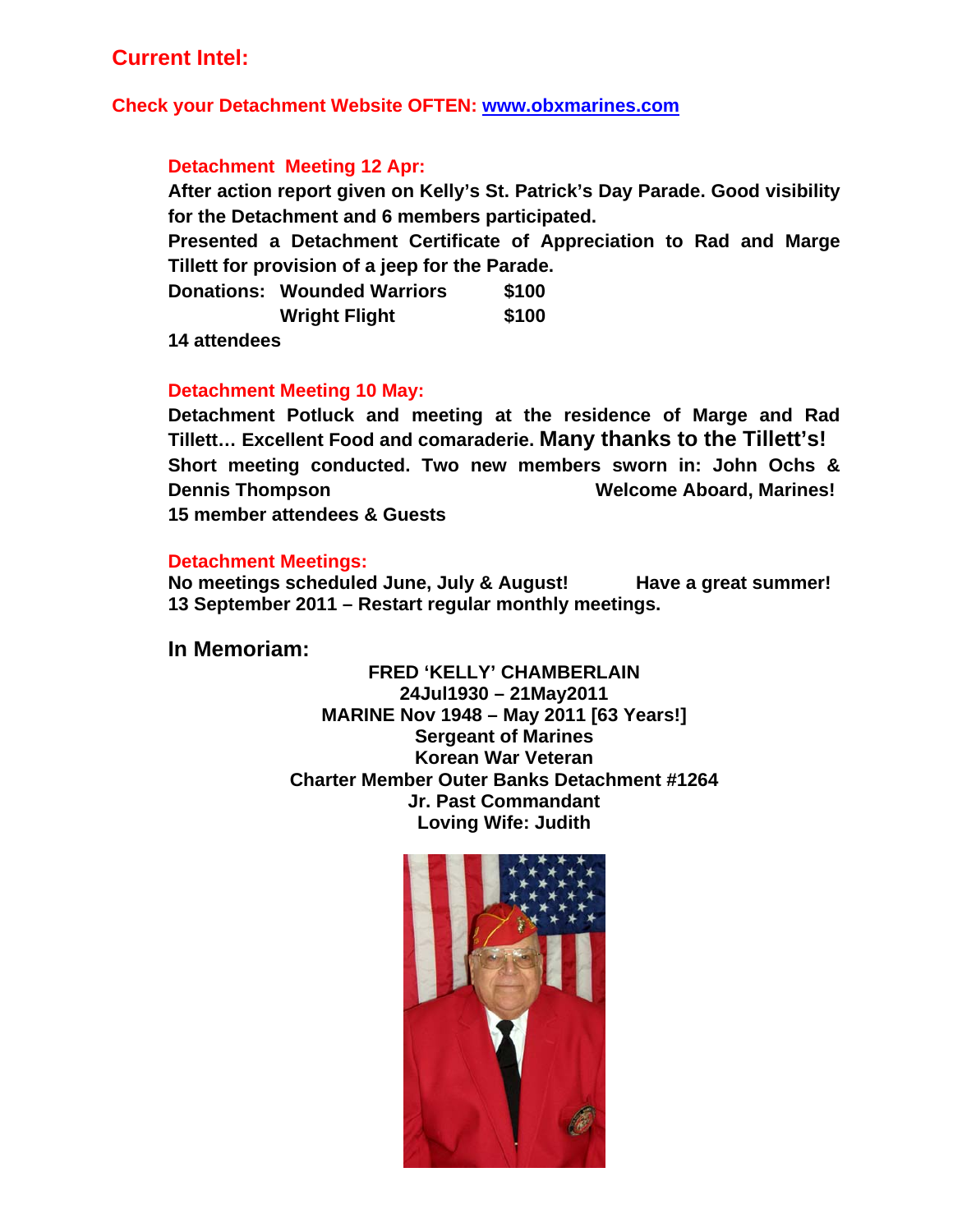## **Pay your dues promptly to continue receiving your Marine Corps League benefits… Unsure if/when your membership dues need to be paid? Contact Bob Messinger, Paymaster at messenger.b@obxmarines.com**

**Oh, and by the way, keep your head low and stay off the ridgelines!** 

**Member Businesses: We would like to place a link for any member business on our web site. Please send info to Robert Yanacek, our web sergeant, at webmaster@obxmarines.com. Support member's business if at all possible…** 

### **Eagle Scout Recognition:**

If you are aware of a Scout working toward Eagle Scout recognition, please contact: Kevin Wescott kevwes2001@hotmail.com so that the Detachment can provide appropriate Marine Corps League recognition.

### **RECRUITING:**

**Recruiting literature is available for all members. Download from Detachment website, pick some up at the next meeting or request some from your Detachment leadership. Carry recruiting info and applications in your car… Never miss and opportunity to let a fellow Marine/FMF Corpsman know what they're missing! Make it your objective to recruit one new member this year. Recruiting is EVERYONE'S responsibility!** 

**Check your Detachment website often: www.obxmarines.com**

**Also, North Carolina and other MCL information is available at the Department NC website: www.ncmcl.org** 

**National Marine Corps League website: www.mcleague.com ALSO: Syndicated Marine Corps League News… www.ncmcl.net** 

### **Detachment Programs/Actions/Events:**

**Volunteer Drivers: to provide transportation of fellow veterans to meetings, Detachment events, VA Hospital, airport, etc. Contact a Detachment Member if you're able to assist in providing this service…** 

**Notary Public Service: Provided at NO COST to members needing Notary services. Contact Robert Yanacek, Detachment Senior Vice Commandant/Web Sergeant.** 

**Toys For Tots – Detachment Participation: Contact Paymaster, Bob Messinger, 441-6559, messinger.b@obxmarines.com**